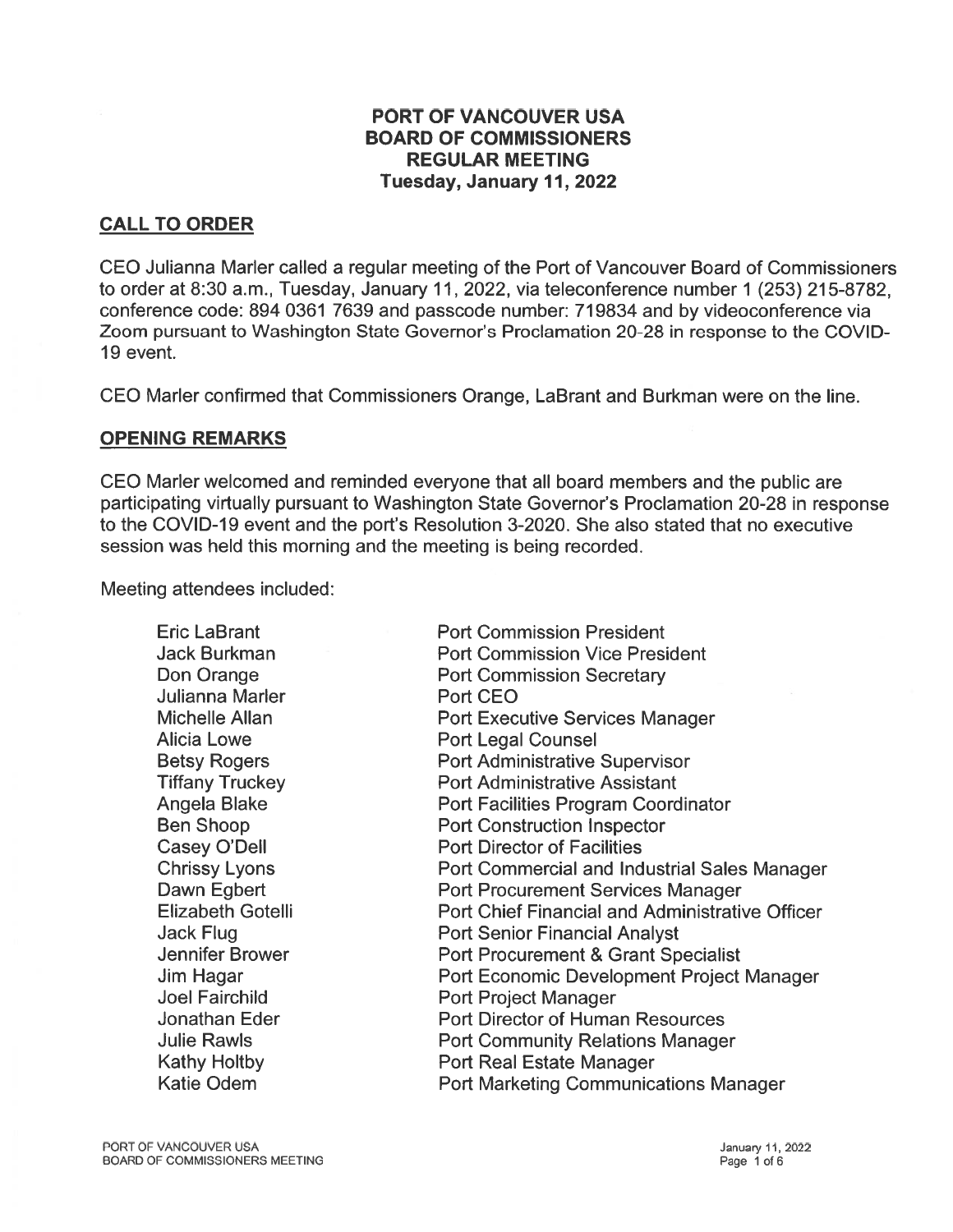| <b>Kent Cash</b>       | <b>Port Chief Operations Officer</b>            |
|------------------------|-------------------------------------------------|
| Lori Kaylor            | <b>Port Commercial Sales Associate</b>          |
| <b>Mark Newell</b>     | <b>Port Project Delivery Manager</b>            |
| <b>Mark Tauscher</b>   | <b>Port Environmental Specialist</b>            |
| Mason Kae              | <b>Port Records Officer</b>                     |
| <b>Mike Bomar</b>      | <b>Port Director of Economic Development</b>    |
| <b>Monty Edberg</b>    | Port Director of Engineering & Project Delivery |
| Phala Le               | <b>Port Human Resources Specialist</b>          |
| <b>Richard Troudt</b>  | <b>Port Security Manager</b>                    |
| <b>Rick Cline</b>      | <b>Port Contracts Manager</b>                   |
| <b>Ryan Hart</b>       | <b>Port Chief External Affairs Officer</b>      |
| <b>Scott Goodrich</b>  | Port Director of Finance & Accounting           |
| <b>Therese Lang</b>    | <b>Port Director of Communications</b>          |
| <b>Thomas Chidwick</b> | <b>Port General Office Assistant</b>            |
| <b>Todd Krout</b>      | <b>Port Director of Operations</b>              |
| <b>Alona Steinke</b>   | <b>Community Member</b>                         |
| <b>Cathryn Chudy</b>   | <b>Community Member</b>                         |
| <b>Kristin Edmark</b>  | <b>Community Member</b>                         |
| <b>Edward DeBroeck</b> | <b>Community Member</b>                         |
| Lori Froehlich         | <b>Clark Public Utilities</b>                   |
| Sara Wolf              | <b>The Columbian</b>                            |
| Noa Lidstone           | Kinder Morgan Bulk Terminals, Inc.              |
| <b>Hod Wells</b>       | <b>PBS Engineering and Environmental</b>        |

Additional members of the public participated in the virtual meeting but were not identified by name.

## APPROVAL OF MINUTES

## Special MeetinglExecutive Session of December 13, 2021

On motion by Commissioner Orange, seconded by Commissioner Burkman and carried unanimously, the Board of Commissioners approve the minutes of the December 13, 2021, special meeting/executive session.

#### Regular Meeting of December 14, 2021

On motion by Commissioner Orange, seconded by Commissioner Burkman and carried unanimously, the Board of Commissioners approve the minutes of the December 14, 2021, regular meeting.

#### Special 3-Ports Meeting of December 16, 2021

On motion by Commissioner Orange, seconded by Commissioner LaBrant and carried unanimously, the Board of Commissioners approve the minutes of the December 16, 2021 3-Ports meeting.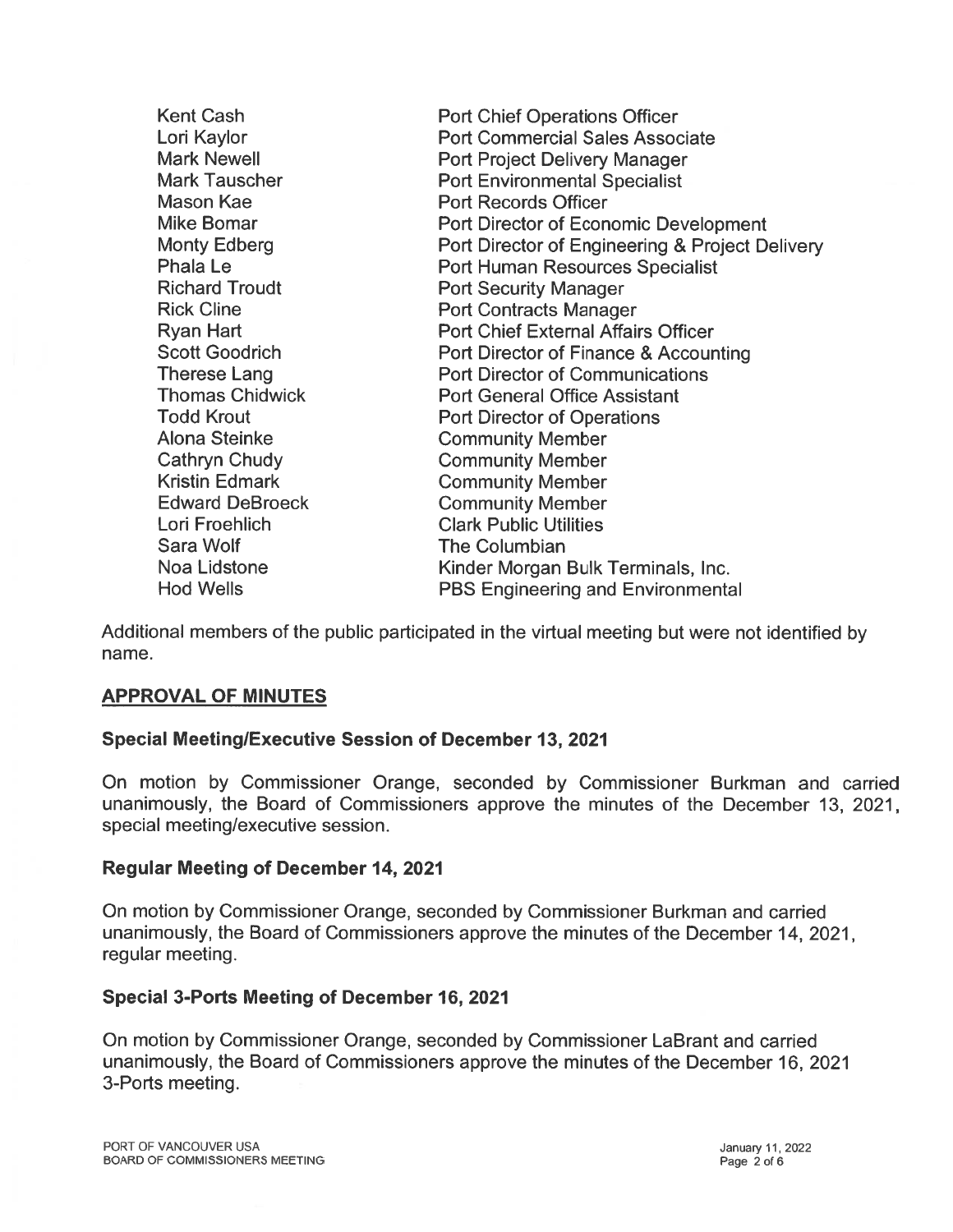## OPEN FORUM

CEO Marler stated that the agenda invited public comment on all matters on the agenda and several community members responded to provide comment. She reminded everyone interested in speaking during Open Forum at future meetings to register in advance no later than noon on Monday, the day prior to the scheduled Commission meeting. She then called on each community member based on the order in which the por<sup>t</sup> received their request.

#### Alona Steinke

Ms. Steinke discussed the port's Climate Action Plan and shared her appreciation for the port's goal to meet or exceed state and federal climate action guidelines. She encouraged the port to hold <sup>a</sup> workshop on environmental issues and find ways that promote renewable energy use.

#### Cathryn Chudy

Ms. Chudy encouraged the por<sup>t</sup> to further advance its Climate Action Plan and find ways to preven<sup>t</sup> from adding to the emissions burden the community is experiencing. She also requested that the por<sup>t</sup> hold additional workshops to discuss these types of issues.

CEO Marler thanked everyone for their comments.

## ACTION ITEMS

## E-1 Approve Port of Vancouver USA Board - Election of Officers - 2022

CEO Julianna Marler presented the action item and discussed the election of officers for the 2022 board.

On motion by Commissioner LaBrant, seconded by Commissioner Burkman, and carried unanimously, the Board of Commissioners elects each of the following officers to serve for the year 2022:

| <b>President</b>      | <b>Commissioner Jack Burkman</b> |
|-----------------------|----------------------------------|
| <b>Vice President</b> | <b>Commissioner Don Orange</b>   |
| Secretary             | <b>Commissioner Eric LaBrant</b> |

## E-2 Approve Port Organizational Assignments — 2022

CEO Julianna Marler presented the action item and discussed the proposed 2022 por<sup>t</sup> organizational assignments with the commission.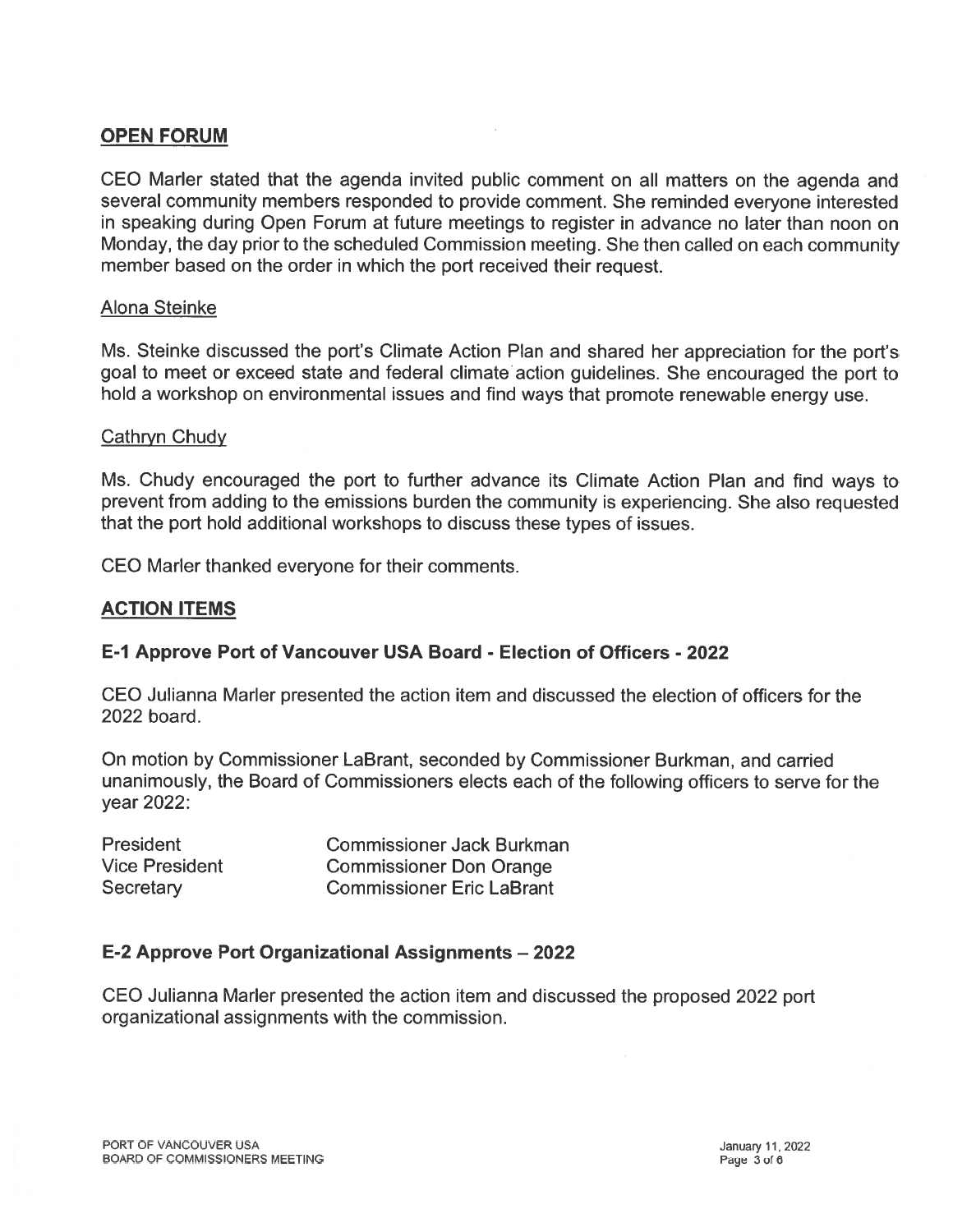On motion by Commissioner Burkman, seconded by Commissioner Orange and carried unanimously, the Board of Commissioners approve the membership assignments for 2022 as presented.

## E-3 Approve Contract Amendment with KPFF Consulting Engineers for Consultant Design Services for Berth 17 Rehabilitation

Monty Edberg, Director of Engineering & Project Delivery introduced the action item and discussed it with the Commission. He answered questions from the Board.

On motion by Commissioner LaBrant, seconded by Commissioner Burkman and carried unanimously, the Board of Commissioners authorize the CEO to execute <sup>a</sup> contract amendment with KPFF Consulting Engineers for \$1,465,701 including applicable Washington State Sales Tax for <sup>a</sup> total contract amount not to exceed \$2,245,843 for the Rehabilitation of the Berth 17 Dock Structure, located at Terminal 5, and include the option for reimbursement of the project consulting services under Reimbursement Resolution 1-2021.

## UNFINISHED BUSINESS

#### Port Contracts Logs

The commissioners reviewed the por<sup>t</sup> contracts logs. CEO Marler reminded everyone that the contracts logs are provided to the Commission on <sup>a</sup> monthly basis and are available on the port's website. No questions were asked by the Board.

No additional unfinished business was considered.

#### NEW BUSINESS

No new business was discussed.

#### ACCOUNTS PAYABLE

Director of Finance & Accounting Scott Goodrich presented the action item as contained in the Commission's packet and discussed the recommendation with the Board. He answered questions from the Board.

On motion by Commissioner LaBrant, seconded by Commissioner Orange and carried unanimously, the Port of Vancouver USA Board of Commissioners, by motion, ratifies and approves the paymen<sup>t</sup> of December 2021 Vouchers 107903— 108257 in the amount of \$3,471,335.20 including Electronic Payments generated between 12/01/2021 — 12/30/2021 in the amount of \$860,381.53 and December 2021 Payroll Direct Deposits 490001 —490123 and 510001 —510124 and 514001 —514002 in the amount of \$606,939.17.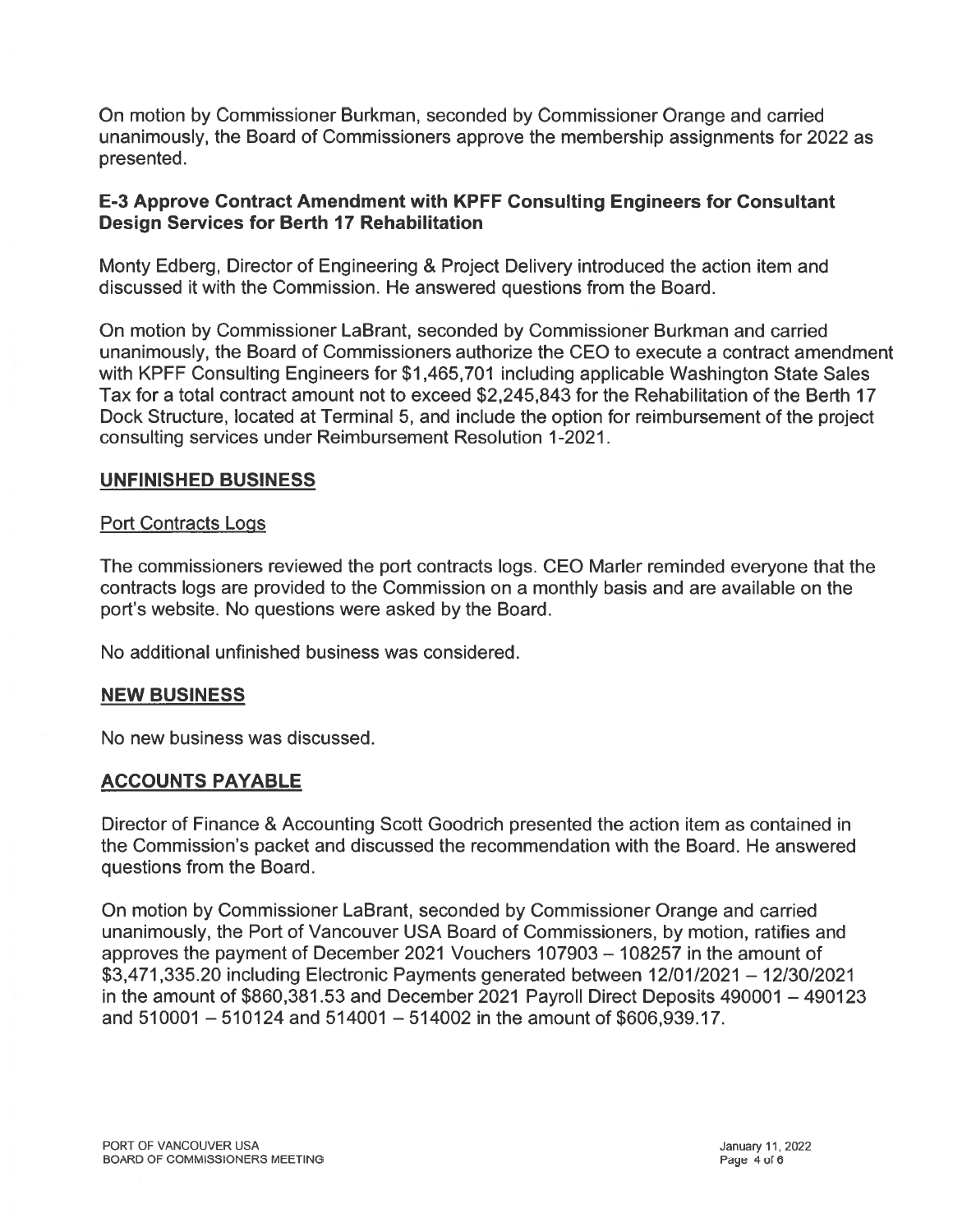# CEO REPORT

## Action taken under Resolution 2-2020: Declaration of Local Emergency and Delegation of Authority of Emergency Powers

CEO Marler shared the history behind the adoption of Resolution 2-2020 and then advised the commissioners that she has not taken any action provided her under this resolution.

### Proiect Updates

Mark Newell, Project Delivery Manager provided an update on several por<sup>t</sup> projects, including:

- •Terminal 1 Site & Infrastructure
- Terminal 1 Red Lion Demolition
- Berth 17 Dock Fender System Replacement

No questions were received from the Board.

CEO Marler provided information regarding the free COVID Vaccine Clinic to be held at the Port of Vancouver administrative office from 12:30 p.m. to 5:30 p.m. this afternoon. She encouraged folks to participate in the clinic.

### COMMISSIONERS REPORTS

Commissioner LaBrant stated that he did not have anything to report but mentioned that the Labor Roundtable was cancelled due to the COVID surge. He also encouraged folks to ge<sup>t</sup> vaccinated.

Commissioner Orange stated he did not have anything to repor<sup>t</sup> either, but he also encouraged folks to ge<sup>t</sup> their booster vaccinations. In addition, he encouraged more environmental workshops to be held as requested earlier by community members.

Commissioner Burkman stated he agreed with Commissioner Orange regarding the need to hold more workshops. He also stated he attended the following events and meetings and provided <sup>a</sup> summary on some of the meetings he attended:

- 3 Ports Board Meeting
- CEO Marler
- WSDOT update on Washington's Freight Plan
- Interstate Bridge Replacement Program Executive Steering Group
- Regional Transportation Council Meeting

CEO Marler reminded everyone of the ways they can communicate with the Commission. She stated there is <sup>a</sup> grea<sup>t</sup> deal of information available on the port's website and encouraged everyone to check it out.